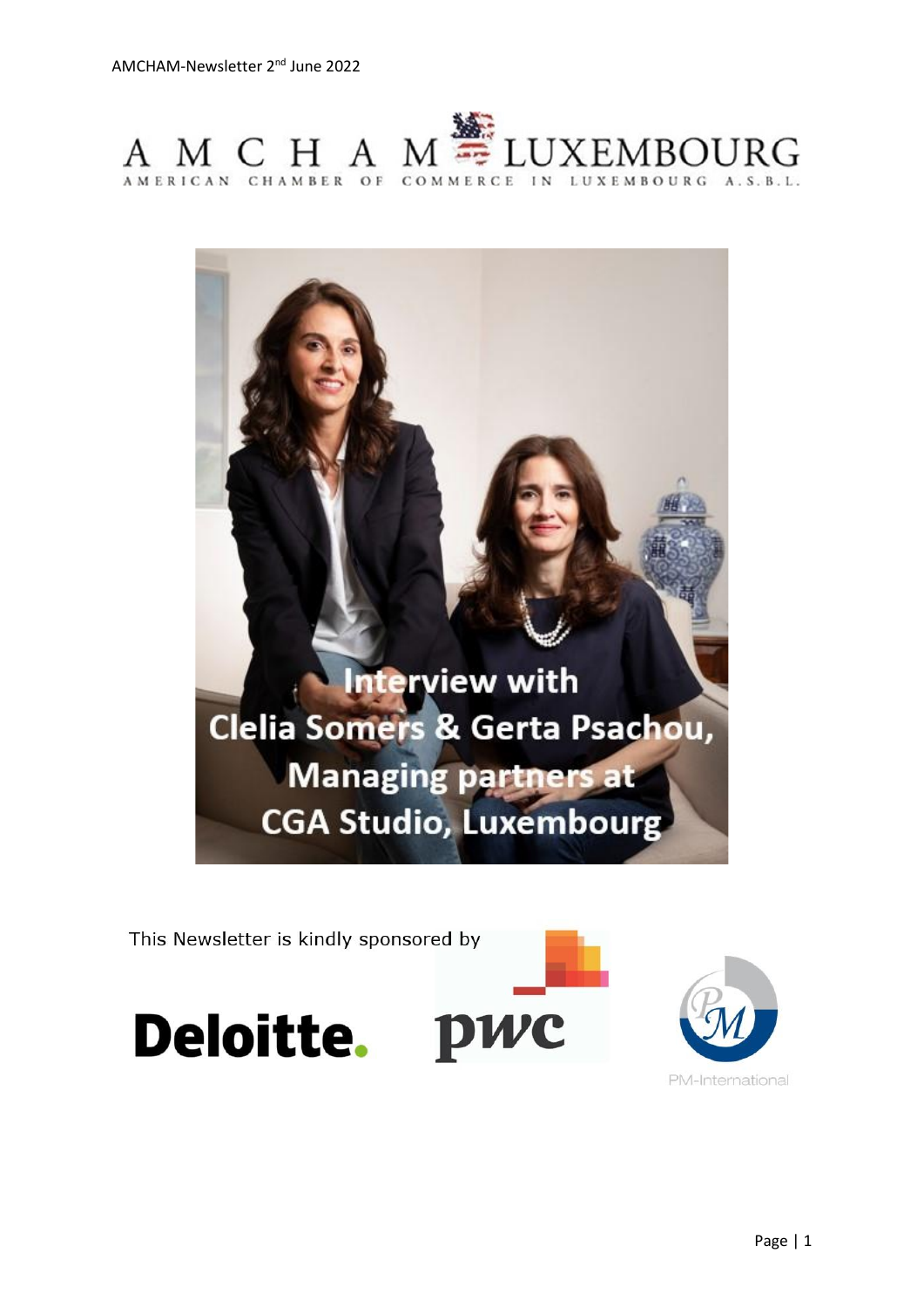

# **A Message from our Chairman, Paul Schonenberg**

**Read [here](https://www.amcham.lu/newsletter/chairmans-remarks-2nd-june-2022/)**



**This weeks featured Interview with Clelia Somers & Gerta Psachou, Managing partners at CGA Studio, Luxembourg**

**Read it [here](https://www.amcham.lu/newsletter/interview-with-clelia-somers-gerta-psachou-managing-partners-at-cga-studio-luxembourg/)**

*Photos Steve Eastwood*



# **AmCham Member Benefits Club Cardholder specials Offers for June 2022**

Find the latest MBC Partner benefits for the month of June!

**Click [here](https://www.amcham.lu/ambc-special-offers-june-2022/)**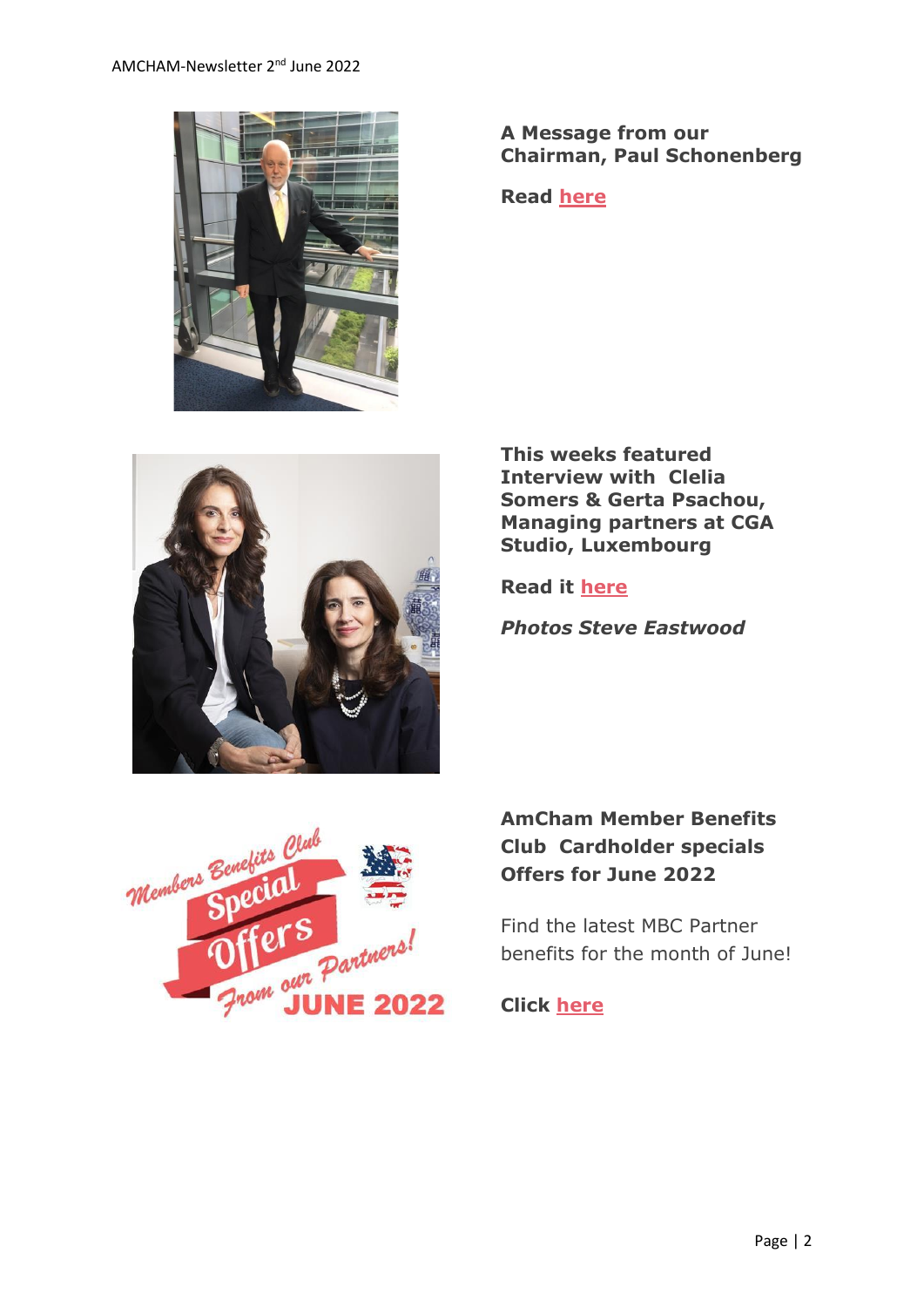

**Welcome** 

**Newcomer** 

**Orientation** 

**Class** 

What Who

This is a free class:

**IØIKACHEN** 

tra>elPro

●

ACL

SPUERKEESS

**Going into our 2nd year since the launch of the Amcham Member Benefits club, check out our web page [here](https://www.amcham.lu/amcham-benefits-club/)**

**Want to join the AMBC but you're not a member? Join [here](https://www.amcham.lu/amcham-benefits-club/ambc-card-for-non-members/)**

**New Partners [here](https://www.amcham.lu/newsletter/new-partners-as-of-02nd-of-june-2022/)**

**Newcomer Orientation Class scheduled for 18th June 2022**





**JUNE 30<sup>t</sup>** 

**Memorial Day - The U.S. Ambassador to Luxembourg, Thomas Barrett, together with the American Battle Monuments Commission & Amcham took part in a ceremony on 28th May 2022**

**Read the press release [here](https://www.amcham.lu/newsletter/memorial-day-ceremony-held-at-the-american-cemetery-in-luxembourg/)**

**ICT SPRING 2022 - Beyond Frontiers- GLOBAL TECH CONFERENCE / JUNE 30- JULY 1, 2022** A two-day event that facilitates the meeting of minds, encourages emulation and networking with industry leaders.

# **Click [here](https://www.ictspring.com/)**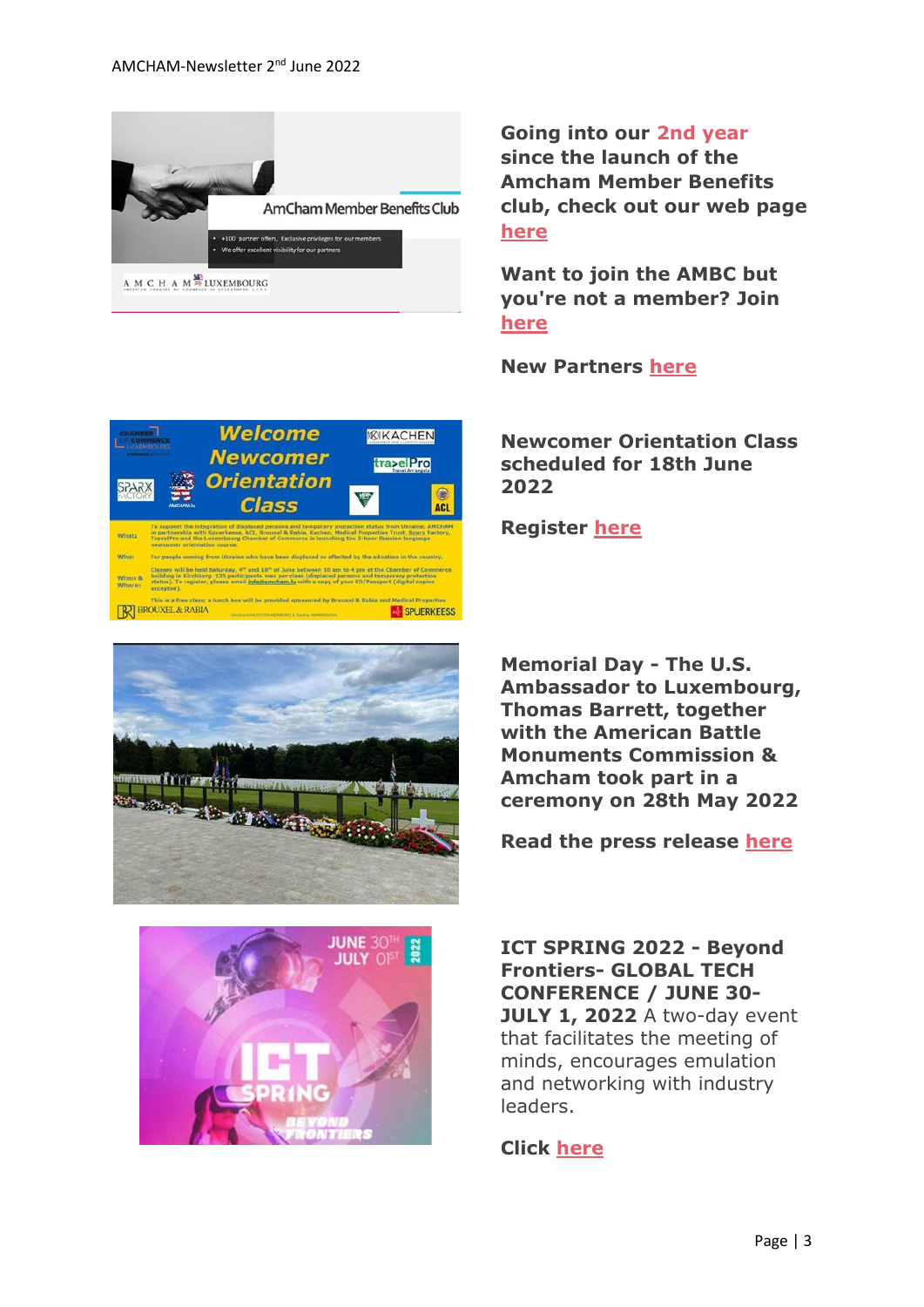

**Economic Sentiment slightly down in the EU, broadly stable in the euro area; Employment Expectations mildly up in both regions, read [here](https://www.amcham.lu/wp-content/uploads/2022/05/bcs_2022_05_en.pdf)**

**Business and consumer survey results for May 2022 – Statistical Annex, [here](https://www.amcham.lu/wp-content/uploads/2022/05/bcs_2022_05_statistical_annex_en.pdf)**

# Transatlantic Trade & **Investment Partnership**



**Trade and bilateral investments between the US and Luxembourg are crucial to the Luxembourg economy's health!**

**Read [here](https://www.amcham.lu/newsletter/transatlantic-trade-trade-and-bilateral-investments-between-the-united-states-and-luxembourg/)**

**Register for the event [here](https://www.amcham.lu/events/transatlantic-trade-and-investment/)**



**Agilité Solutions – Sustainable office spaces – what the future holds for commercial design**

**Read [here](https://www.amcham.lu/newsletter/2-agilite-solutions-sustainable-office-spaces-what-the-future-holds-for-commercial-design/)**



**Here is your weekly roundup of things to do in Luxembourg.**

**Read [here](https://www.amcham.lu/newsletter/things-to-do-in-luxembourg-for-june-2022/)**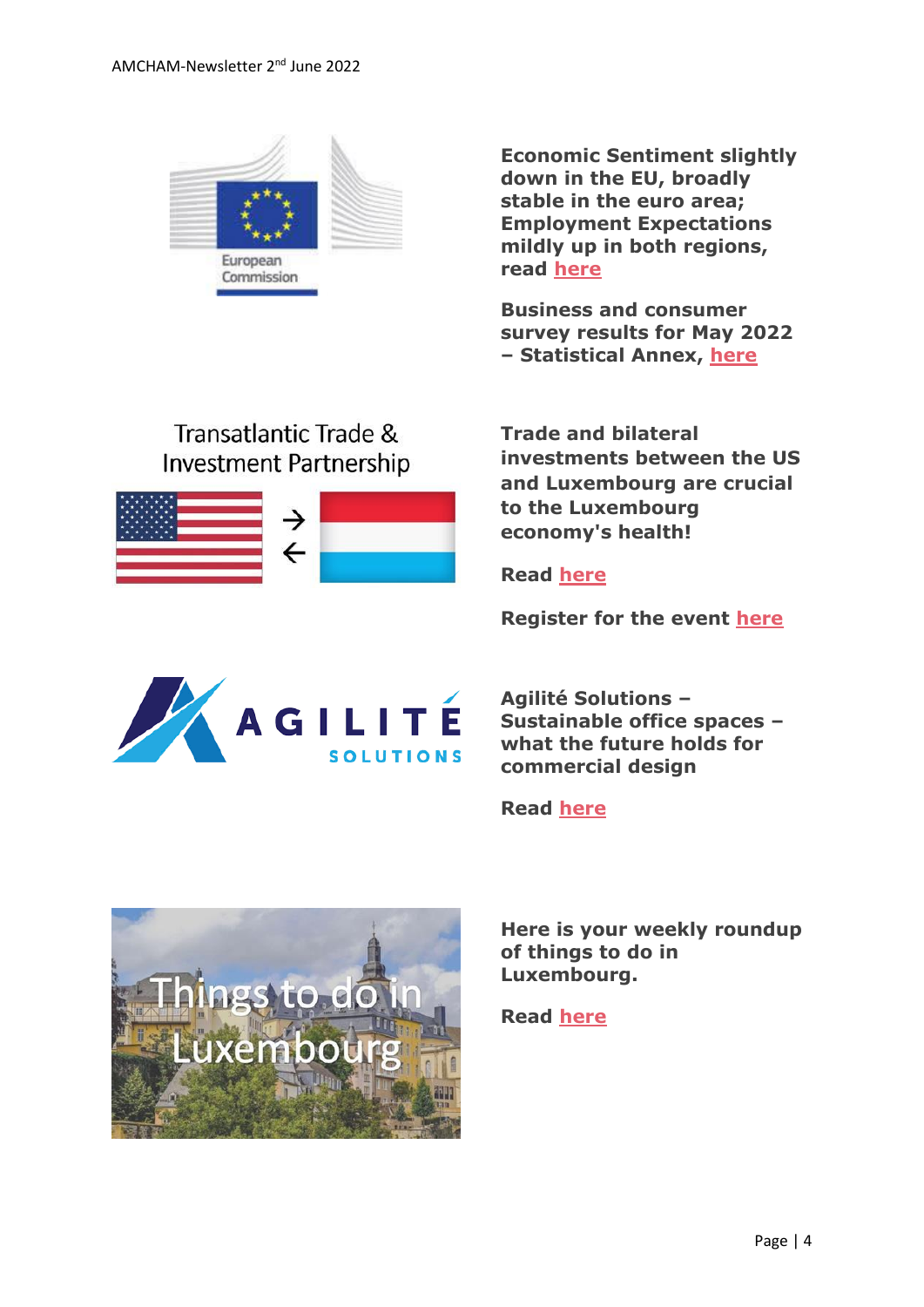





CHE

**6 Nature Trails for you & the Family-** Make music with nature, try a tree telephone, or find out about Dudelange's cinema history on one of these fun family trails, including wheelchair-accessible paths

**Read the Lux Times article [here](https://www.luxtimes.lu/en/education-and-family/six-nature-trails-for-the-family-602d67fade135b9236a7f114?utm_source=amcham_newsletter_&utm_medium=amcham_newsletter_&utm_term=amcham_newsletter_article_&utm_content=article_&utm_campaign=LT_AMCHAM_2022)**

**The New Energy Tax Credit read about it [here](https://www.securex.lu/sites/default/files/2022-05/New_energy_tax_credit.pdf)**

### **Profiling our AMCHAM Members**

Each week AMCHAM will highlight a few affiliated companies that we are proud to call our members.

# **Click [here](https://www.amcham.lu/newsletter/profiling-our-amcham-members-2nd-of-june-2022/)**

#### **Barbecue season has**

**come-** and we'll be focusing on barbecue sauces, marinades, and rubs this month.

To begin, we've included two sweet and spicy Barbecue sauce recipes for you to try!

# **[Tangy Barbecue Sauce](https://www.justtherecipe.com/?url=https://www.tasteofhome.com/recipes/tangy-barbecue-sauce/)**

**[Mango Habanero Barbecue](https://www.justtherecipe.com/?url=https://www.seriouseats.com/mango-habanero-barbecue-sauce)  [Sauce Recipe](https://www.justtherecipe.com/?url=https://www.seriouseats.com/mango-habanero-barbecue-sauce)**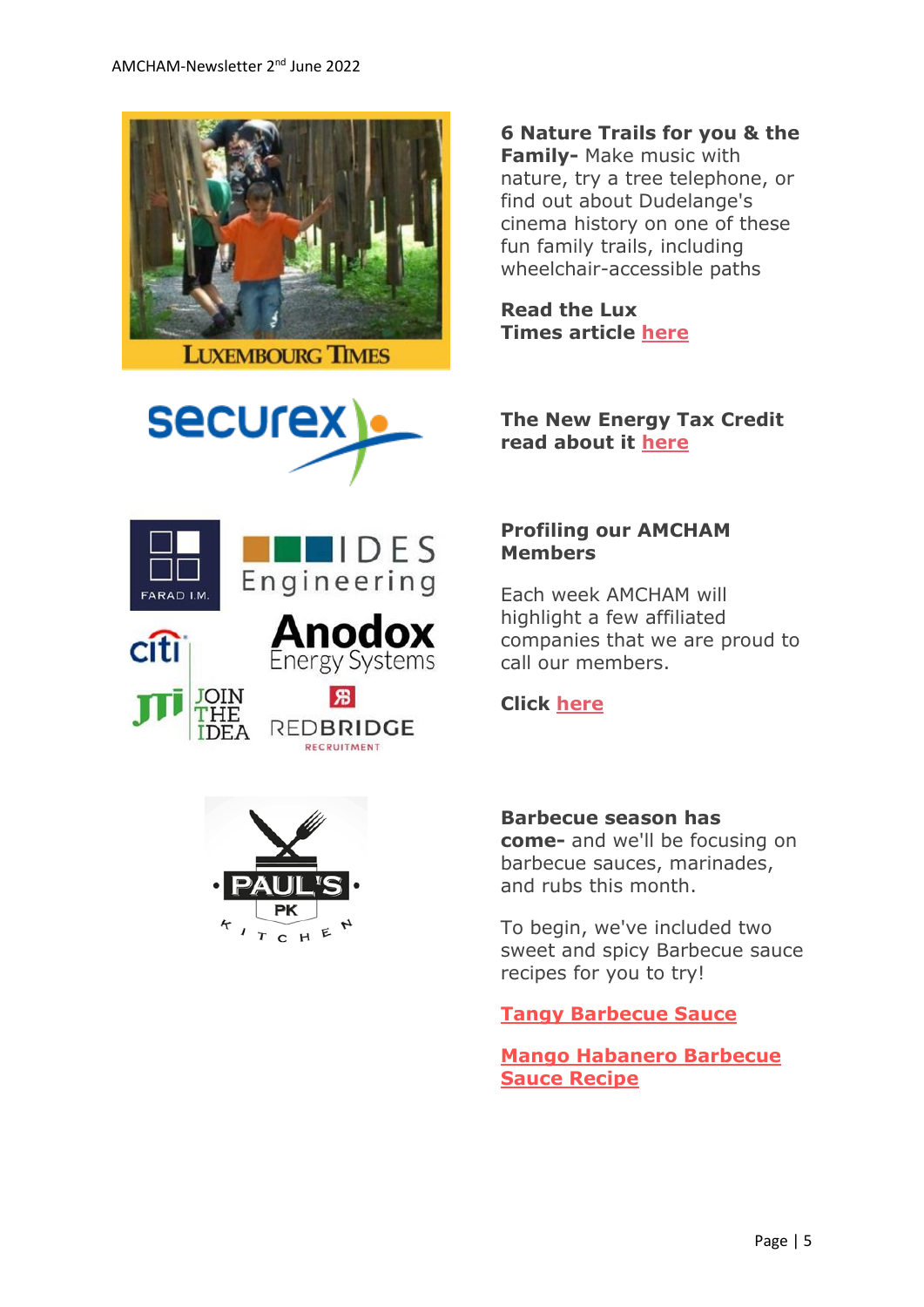

**Check out the latest events from House 17 [here](https://www.amcham.lu/newsletter/house-17-events-june/)**





**ABAL lunch with guest of Honour-Gilles Feith-CEO Luxair**

**Challenges of Commercial Aviation**

**June 7th, 2022**

**12:00-14:00**

**Location:** Cercle Munster Luxembourg

#### **Reserve your seat [here](https://www.amcham.lu/events/challenges-of-commercial-aviation/)**

**Transatlantic Trade & Investment seminar**

**June 21st, 2022**

**18:30 - 21:00 CET**

**Location: Chamber of Commerce Luxembourg**

**Register [here](https://www.amcham.lu/events/transatlantic-trade-and-investment/)**

# Transatlantic Trade & **Investment Partnership**

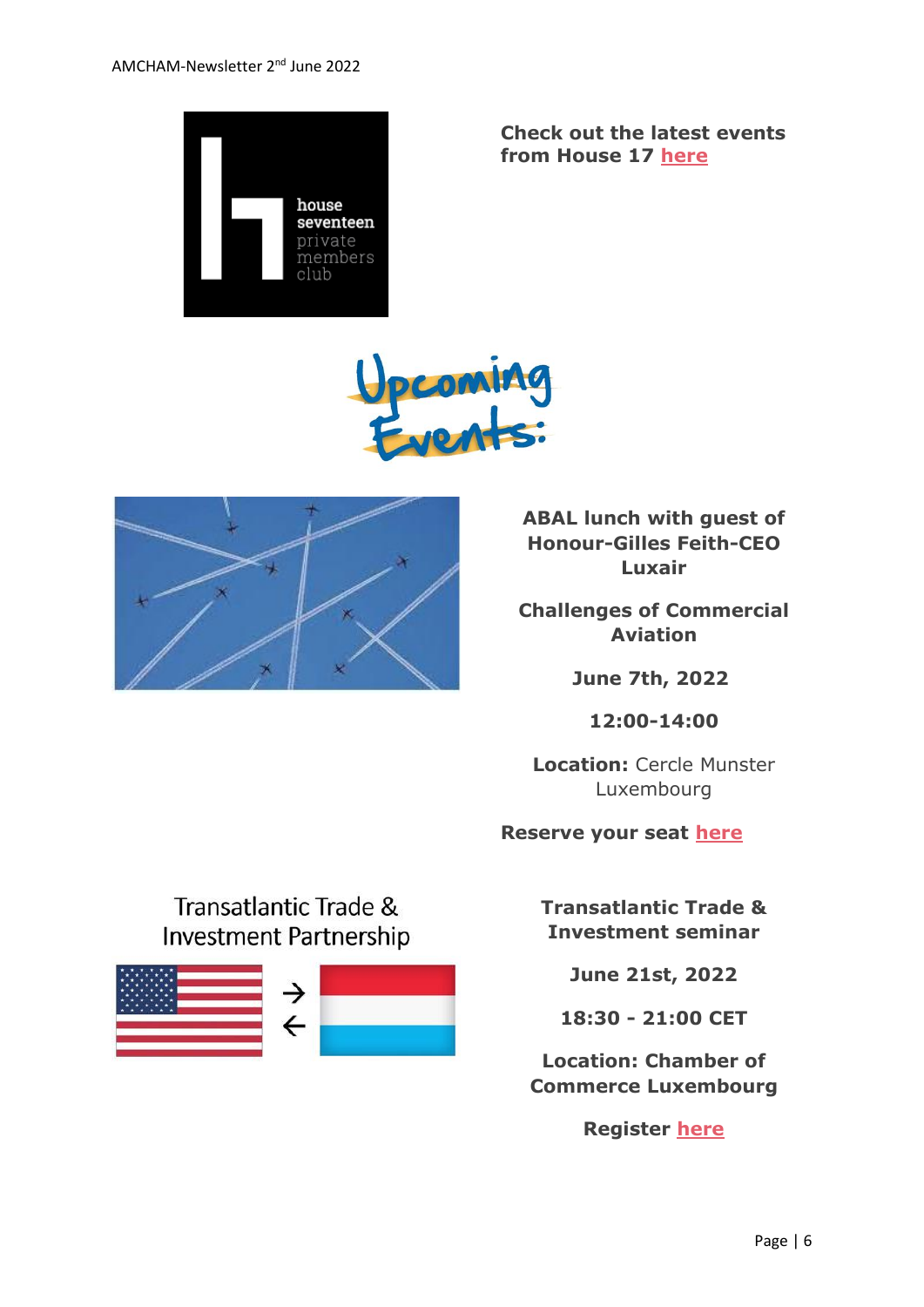

**Amcham Thanksgiving 2022 Reservations are open for Sponsored & Corporate tables. Contact [here](mailto:daniel@amcham.lu)**



### **July 2nd - Amcham Summer BBQ**

**September 26th ABAL lunch 1**2:00 with AERO CLUB Aviation,Special NATO lunch more to be announced very soon! Nato Ambassadors, wing commander US air base Spangdahlem

**October 3rd** Coaching and Training event ABAL lunch with Mr. Denis Niedringhaus

#### **October 10th -ABAL Lunch**

Criminal activities and crime scene investigation:

#### **November 14th** - **BCC Tax Lunch**

more to be announced very soon!